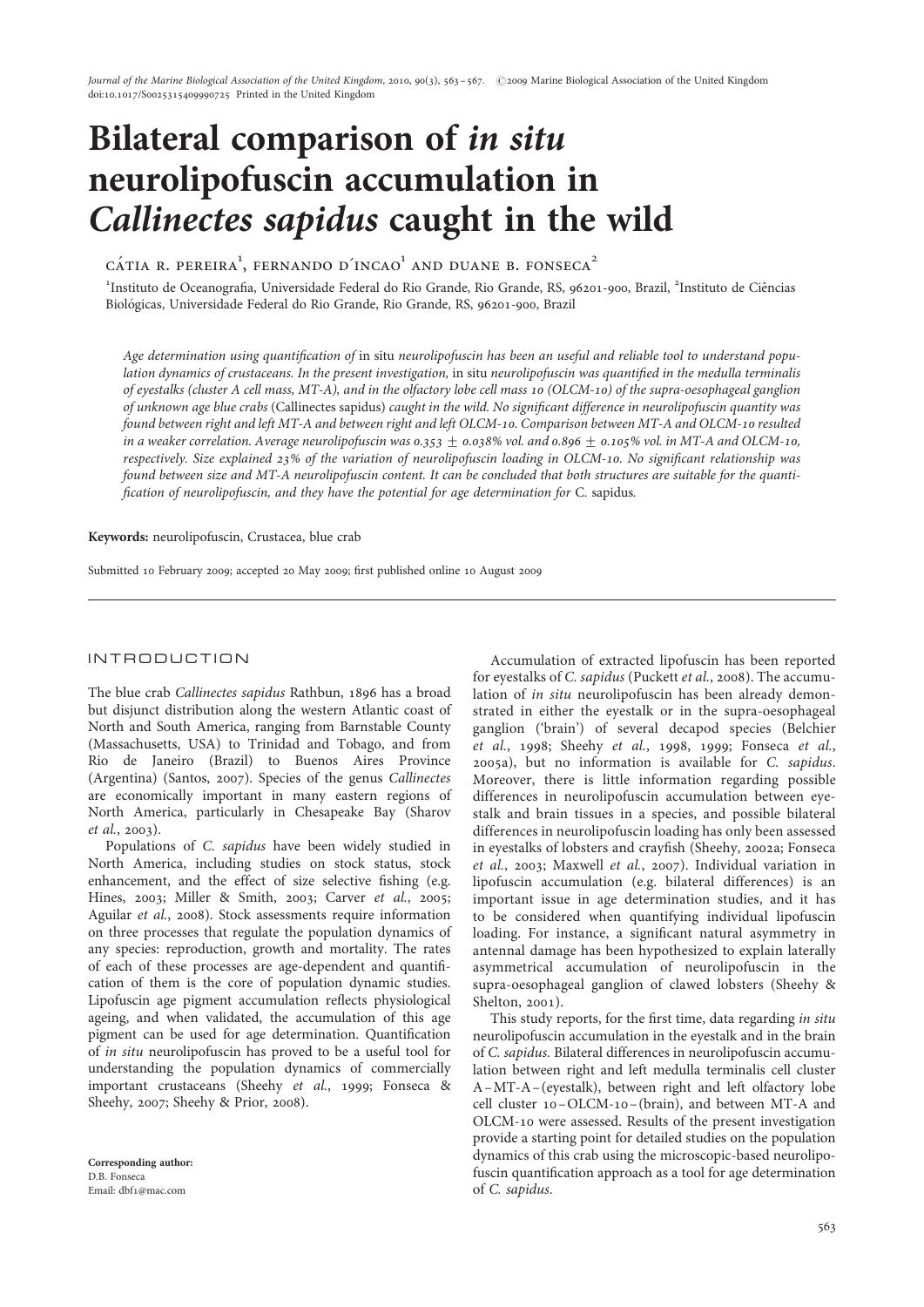## MATERIALS AND METHODS

## Sampling

Blue crabs were sampled in the estuarine region of the Lagoa dos Patos Lagoon. In February 2007, a haphazard sample  $(N = 60)$  of the catch of an overnight fishing was taken to the laboratory. In the laboratory, all crabs were measured (carapace width (CW) at the base of lateral spines) and sexed.

## Neurolipofuscin analysis

Crabs caught were cryoanaesthetized in iced water for 10 minutes prior to excision of the eyestalks and a region containing the brain (supra-oesophageal ganglion; see procedure described in Fonseca et al., 2005a). Removed tissue was fixed in 10% formaldehyde. After 48 hours in the fixative, brain and eyestalks were dissected out from surrounding tissues and carapace, and dehydrated and embedded following an established protocol: ethanol series (70%, 85%, 95%, 100% and 1 hour each); 100% ethanol: 100% xylene (1:1) (1 hour); xylene (1 hour); 1st infiltration in 58 $^{\circ}$ C melting point wax at 60 $^{\circ}$ C (45 minutes); and 2nd infiltration in  $58^{\circ}$ C melting point wax at  $60^{\circ}$ C (45 minutes). Sectioning was performed using a rotatory microtome set at  $6 \mu m$  section thickness. The supra-oesophageal ganglion was orientated to permit horizontal sectioning, while the eyestalk ganglionic mass was set for transverse sectioning. The deutocerebrum region (midbrain) of the supra-oesophageal ganglion has a pair of olfactory lobes (OL) which lie on each side of the brain. Each lobe has a large cell mass called cluster 10 (OLCM-10), which is connected to OL by neurites. Only sections containing the OL, AT, and OLCM-10 were utilized for quantification of neurolipofuscin. Eyestalks have four distinct ganglia. The most proximal is the medulla terminalis. Adjacent to one of the neuropiles of medulla terminalis is the hemiellipsoid body (HB), which is associated with cell mass cluster A (MT-A) by axon tracts. Neurolipofuscin was quantified in this cell mass, only in sections containing MT-A, AT, and HB. Unstained sections were observed (100 X oil objective) using an Olympus BX-50 microscope with epifluorescence attachment (BX-FLA) set at green (514 nm) excitation filter. Images were acquired using a CCD camera, and saved as grey scale files. For each section, the region with the most conspicuous neurolipofuscin accumulation was selected and an image was acquired (Sheehy, 2002a). From 10 –15 sections were acquired per sample. The estimation of neurolipofuscin loading (area fraction %) for each section was obtained from the ratio between the number of pixels occupied by lipofuscin granules and total number of pixels of the image (areas without tissue excluded from this total). This image analysis was performed using GNU Image Manipulation Program (GIMP), in which a variable grey scale threshold level (Sheehy, 2002a) was applied to select pixels with the brightest values which represent lipofuscin granules. Neurolipofuscin quantity was expressed as percentage volume (% vol.) using a geometric weighted average of the area fractions (Sheehy et al., 1998).

# Data analyses

Pearson correlation was estimated between neurolipofuscin in right and left MT-A, and between right and left OLCM-10.

Pearson correlation was also estimated between average neurolipofuscin in MT-A and OLCM-10. Significance of correlation coefficient was tested assuming one-tailed hypothesis  $(r > o)$ , as a positive correlation between variables tested was biologically more reasonable. A paired t-test was utilized to compare neurolipofuscin quantity between left and right sides. Regression analysis was performed between CW and neurolipofuscin % vol. Data were log-transformed when they were not normally distributed. All results are expressed as mean  $\pm$  standard error. Significance level of 5% was adopted.

## RESULTS

Neurolipofuscin granules were found in several cell clusters of the brain and eyestalk. Neurolipofuscin granules consisted of intracellular cytoplasmic deposits (Figure 1A, B), and they had yellow autofluorescence emission when excited by blue light.

Neurolipofuscin loading was estimated in the eyestalks of 55 crabs. There was no difference in neurolipofuscin amount between the left and right MT-A ( $P = 0.07$ , t<sub>calc</sub> =  $1.86 < t_{crit} = 2.04$ ), and they were significantly correlated  $(r = 0.77, P < 0.001)$  (log-transformed data) (Figure 2A). However, inspection of this scatterplot suggested the occurrence of outliers. Using an outlier detection approach (Hadi



Fig. 1. Autofluorescent neurolipofuscin granules in the cytoplasm of globuli neurones in (A) cell cluster A of the medulla terminalis –MT-A –; and (B) in the olfactory lobe cell mass 10–OLCM-10 – of Callinectes sapidus (unstained 6  $\mu$ m wax sections). Scale bars: (A) 10  $\mu$ m, (B) 20  $\mu$ m.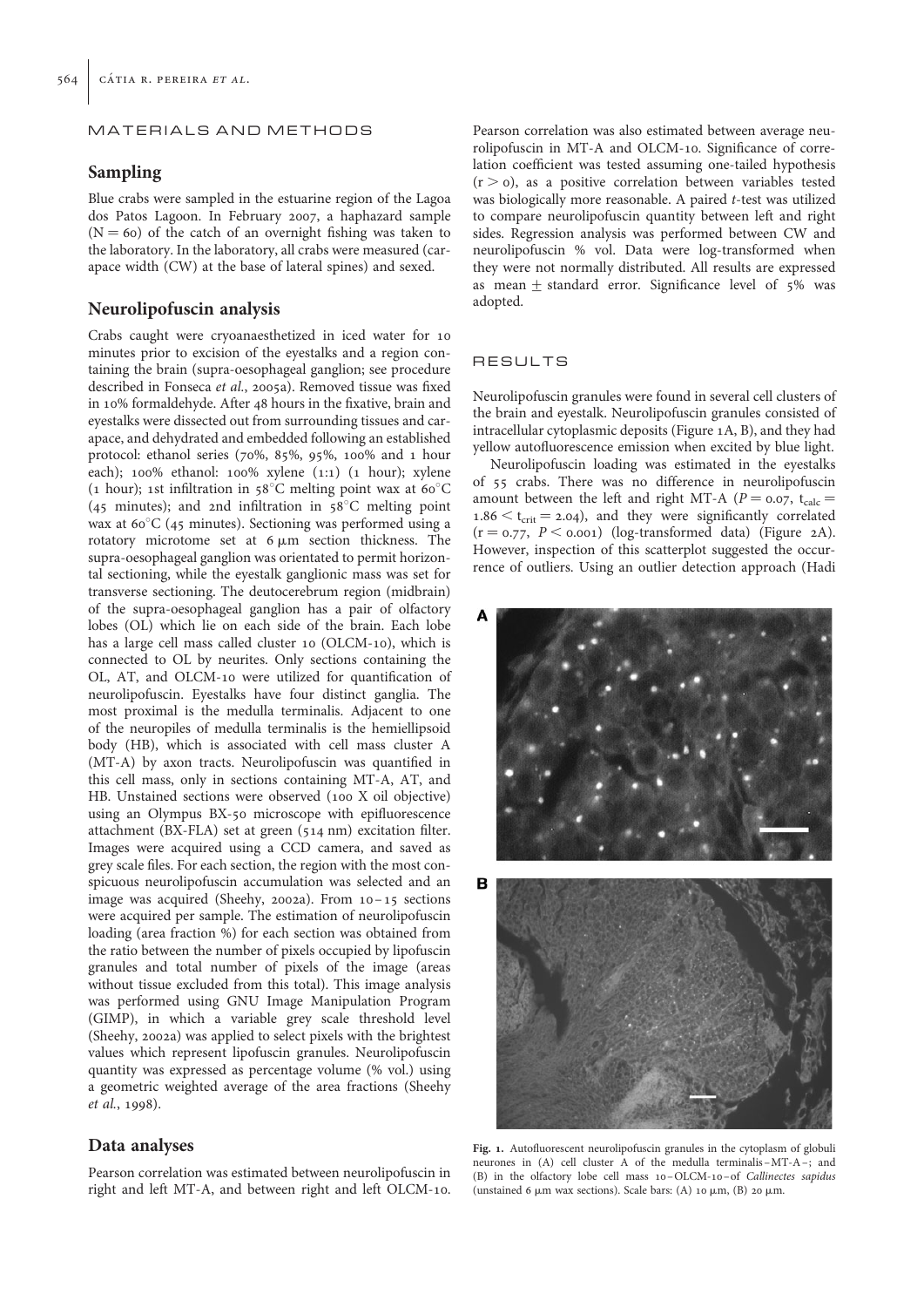method built in Systat) (Hadi, 1994), 11 samples could be selected as outliers (open circles in Figure 2A). The resulting subset of data  $(N = 44; 12$  females and 32 males) also showed no bilateral difference ( $P = 0.22$ ,  $t_{calc} = 1.24$  $t_{crit} = 2.02$ ), and expectedly the correlation observed was stronger ( $r = 0.97, P \le 0.001$ ).

In brains, neurolipofuscin was quantified in the halves of 32 crabs (9 females and 23 males), and data were normally distributed ( $P = 0.37$ ). No significant difference was found between left and right sides ( $P = 0.73$ ,  $t_{calc} = 0.34 < t_{crit}$ 2.04) and they were significantly correlated ( $r = 0.95$ ,  $P <$ 0.001) (Figure 2B). No outliers were found.

When neurolipofuscin accumulation was compared between MT-A and OLCM-10 (log-transformed data), these variables were significantly correlated  $(r = 0.42, P = 0.04)$ (Figure 3). Average neurolipofuscin accumulation was significantly smaller in MT-A  $(0.353 + 0.038\%$  vol.) than in



Fig. 2. (A) Correlation between % vol. neurolipofuscin in the left and right MT-A (log-transformed data); and (B) correlation between % vol. neurolipofuscin in the left and right OLCM-10. Dashed line represents a perfect correlation,  $r = 1$ . Top and right axes shown in (A) represent the raw scale.  $\bullet$ , males;  $\circ$ , outliers (males);  $\Box$ , females. In both figures, insets show histogram of frequency of carapace widths of crabs (y-axis  $=$  number of crabs,  $x$ -axis  $=$  carapace width of crabs in cm).



Fig. 3. Correlation between average % vol. neurolipofuscin in MT-A and OLCM-10 (log-transformed data). Top and right axes show a raw scale. Dashed line represents a perfect correlation,  $r = 1$ .

OLCM-10 (0.896  $\pm$  0.105% vol.) (P < 0.0001, t<sub>calc</sub> = 4.84 >  $t_{crit} = 2.08$ ).

Size-range of crabs caught varied from 4.0 to 10.5 cm CW. Size explained significantly  $(P = 0.004)$  only 23% of the variation of neurolipofuscin loading in the brain (OLCM-10) (Figure 4A). For eyestalk data, no significant relationship was found ( $r^2 = 0.08$ ,  $P = 0.06$ ) between size and neurolipofuscin content in MT-A (Figure 4B). Both regressions were fitted on log-transformed data.

## DISCUSSION

Results indicate that both eyestalk and brain of C. sapidus accumulate quantifiable amounts of *in situ* neurolipofuscin. Carapace width and neurolipofuscin content were either weakly or not significantly related. This agrees with other studies on crustaceans which did not find size to be a significant predictor of neurolipofuscin quantity or age (Sheehy et al., 1999; Fonseca & Sheehy, 2007). Neurolipofuscin has proved to be a better indicator of age than size in other species where known-age animals have been sampled (Fonseca & Sheehy, 2007). However, data of the present investigation should be interpreted cautiously. The limited size-range of crabs examined (7 –10 cm CW, particularly for OLCM-10 due to loss of samples) may preclude a definitive statement regarding the relationship between neurolipofuscin loading and CW in C. sapidus.

High correlations were found between neurolipofuscin contents in left and right sides of eyestalks and brains. The correlation estimated for eyestalks  $(r = 0.95)$  is comparable to those estimated for European lobsters (Homarus gammarus,  $r = 0.93$ ) (Sheehy, 2002a), signal crayfish (Pacifastacus leniusculus,  $r = 0.82$ ) (Fonseca et al., 2003), Caribbean spiny lobsters (*Panulirus argus*,  $r = 0.85$ ) (Maxwell et al., 2007) and edible crabs (Cancer pagurus,  $r = 0.96$ ) (Sheehy & Prior, 2008). The maximum % volume of neurolipofuscin in eyestalks (0.72%) is much lower than those reported for much longer-lived cold-temperate European lobsters and edible crabs. However, it is worth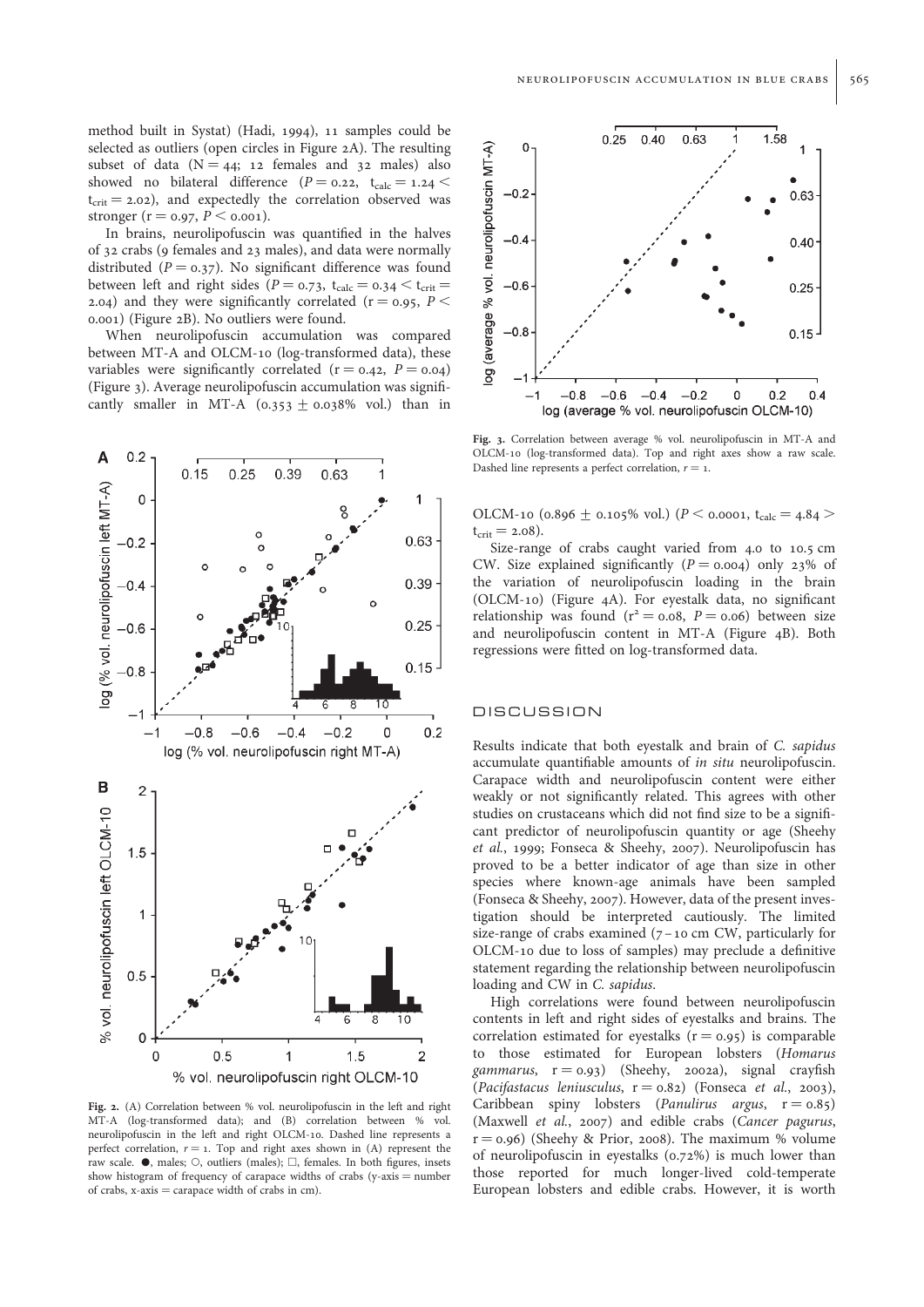

Fig. 4. (A) Regression between average % vol. neurolipofuscin in OLCM-10 and carapace width –CW– (log-transformed data); and (B) regression between average % vol. neurolipofuscin in MT-A and carapace width –CW (in cm) – (log-transformed data). Top and right axes show the raw scale.

noting that the largest crab with eyestalk analysed in the present investigation (10.5 cm) is smaller than the largest, and potentially older, C. sapidus found at Lagoa dos Patos  $(\sim$ 16 cm). Therefore, it is expected that 0.72% vol. is not the maximum amount of neurolipofuscin which can be accumulated in eyestalks of C. sapidus.

No outliers were found in the bilateral comparison of OLCM-10 data. The high correlation observed between right and left OLCM-10 is meaningful because it has been suggested elsewhere (Sheehy & Shelton, 2001) that eyestalks should be preferred because bilateral differences in neurolipofuscin accumulation are more likely to be observed in brains. It has been hypothesized that a significant natural asymmetry in antennal damage, which has been found in wild lobsters, could result in laterally asymmetrical accumulation of neurolipofuscin in the OLCM-10 (Sheehy & Shelton, 2001). In the present investigation, no noticeable antennal damage was found in the crabs caught. Based on the present study, it seems unlikely that there are significant bilateral differences in the accumulation of neurolipofuscin in C. sapidus caught in the wild.

The presence of outliers could represent a higher natural variability in neurolipofuscin accumulation in MT-A than in OLCM-10. However, with hindsight, the greater bilateral variability observed in MT-A data (11 outliers of 55 pairs analysed) can be explained by observation errors in image capture. The records kept in the laboratory book clearly show that nine of the outliers (i.e. 18 samples) had their images acquired within the first 30 samples analysed. Brain samples were processed after eyestalk samples. It is likely that early eyestalk data are less precise than later eyestalk data due to the learning process. Therefore, a possible higher natural variability in neurolipofuscin accumulation in MT-A, which has never been reported in other crustaceans, is unlikely.

Although fewer females were caught, it is clear in Figure 2 that data from females fitted very well the regression for data of both sexes. As the rate of neurolipofuscin accumulation is not subjected to sex differences in arthropods (Sheehy, 2002b; Fonseca et al., 2005b), there was no a priori reason to expect bilateral differences related to the sex.

The amount of neurolipofuscin in the OLCM-10 was typically higher than in the MT-A. Reasons for the higher accumulation rate in the OLCM-10 are unknown. Neurones from OLCM-10 project their axons bilaterally to the hemiellipsoid bodies in the medula terminalis, while interneurones from MT-A promote connections locally (Sullivan & Beltz, 2001). It could be hypothesized that interneurones which compose MT-A would have a lower metabolic rate than projection neurones from OLCM-10. This would result in slower lipofuscinogenesis in MT-A than in OLCM-10. Slower lipofuscinogenesis has been proposed as a mechanism to explain the reduction in neurolipofuscin accumulation in signal crayfish after unilateral eyestalk ablation (Fonseca et al., 2003), as there is a positive correlation between rates of lipofuscin accumulation and metabolic rate (Sohal, 1981; Sheehy et al., 1995). Alternatively, mechanisms of lipofuscin removal could be more developed in neurones from MT-A than from OLCM-10, such as exocytosis and blood transport (Fonseca et al., 2005c).

## ACKNOWLEDGEMENTS

The study was supported by the Brazilian Government, through the National Council for Scientific and Technological Development (CNPq), and by the Secretary of Science and Technology of the State of the Rio Grande do Sul, Brazil.

#### REFERENCES

- Aguilar R., Johnson E.G., Hines A.H., Kramer M.A. and Goodison M.R. (2008) Importance of blue crab life history for stock enhancement and spatial management of the fishery in Chesapeake Bay. Reviews in Fisheries Science 16, 117–124.
- Belchier M., Edsman L., Sheehy M.R.J. and Shelton P.M.J. (1998) Estimating age and growth in long-lived temperate freshwater crayfish using lipofuscin. Freshwater Biology 39, 439–446.
- Carver A.M., Wolcott T.G., Wolcott D.L. and Hines A.H. (2005) Unnatural selection: effects of a male-focused size-selective fishery on reproductive potential of a blue crab population. Journal of Experimental Marine Biology and Ecology 319, 29–41.